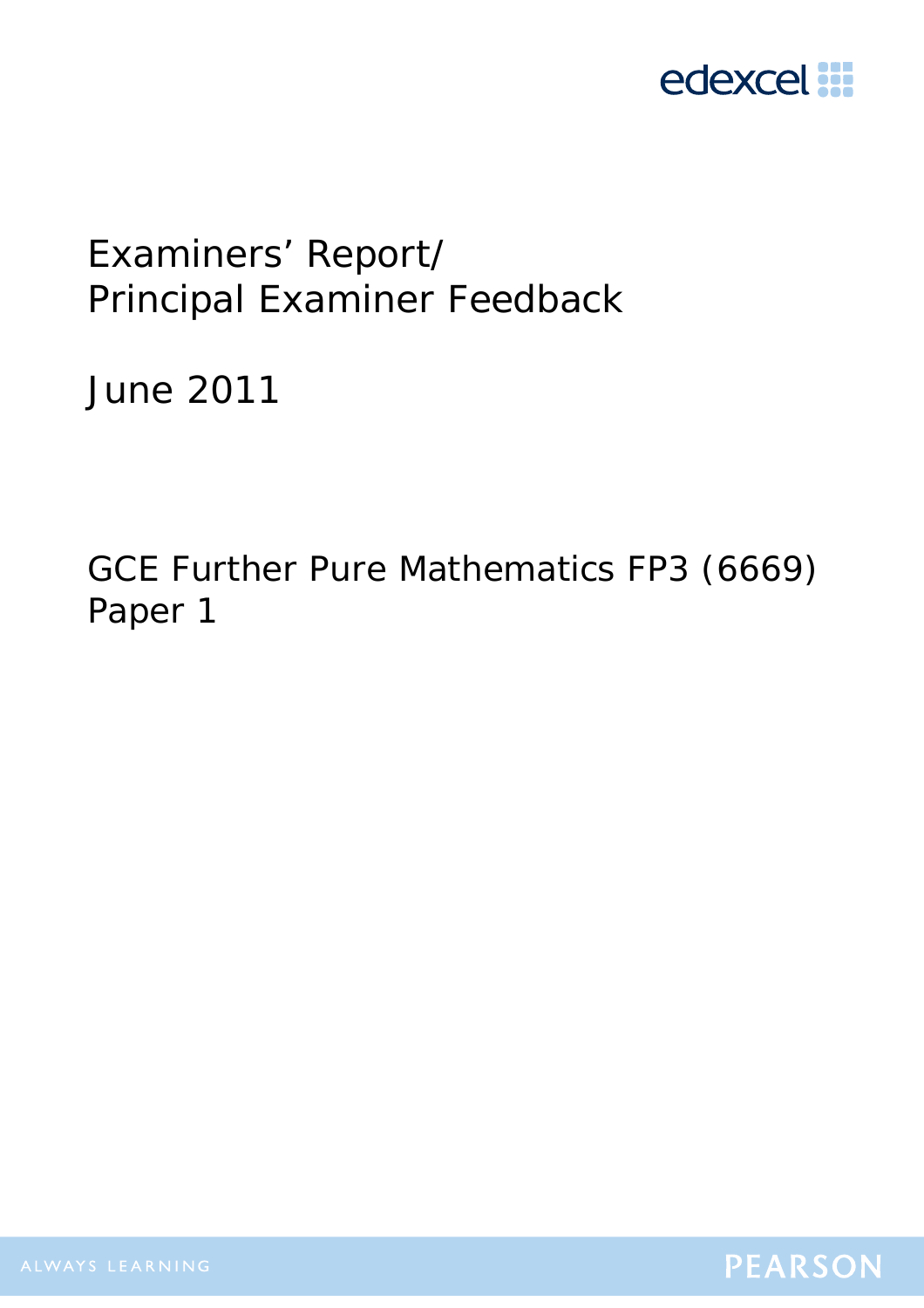Edexcel is one of the leading examining and awarding bodies in the UK and throughout the world. We provide a wide range of qualifications including academic, vocational, occupational and specific programmes for employers.

Through a network of UK and overseas offices, Edexcel's centres receive the support they need to help them deliver their education and training programmes to learners.

For further information, please call our GCE line on 0844 576 0025, or visit our website at www.edexcel.com.

If you have any subject specific questions about the content of this Examiners' Report that require the help of a subject specialist, you may find our **Ask The Expert** email service helpful.

Ask The Expert can be accessed online at the following link: http://www.edexcel.com/Aboutus/contact-us/

June 2011 Publications Code UA027970 All the material in this publication is copyright © Edexcel Ltd 2011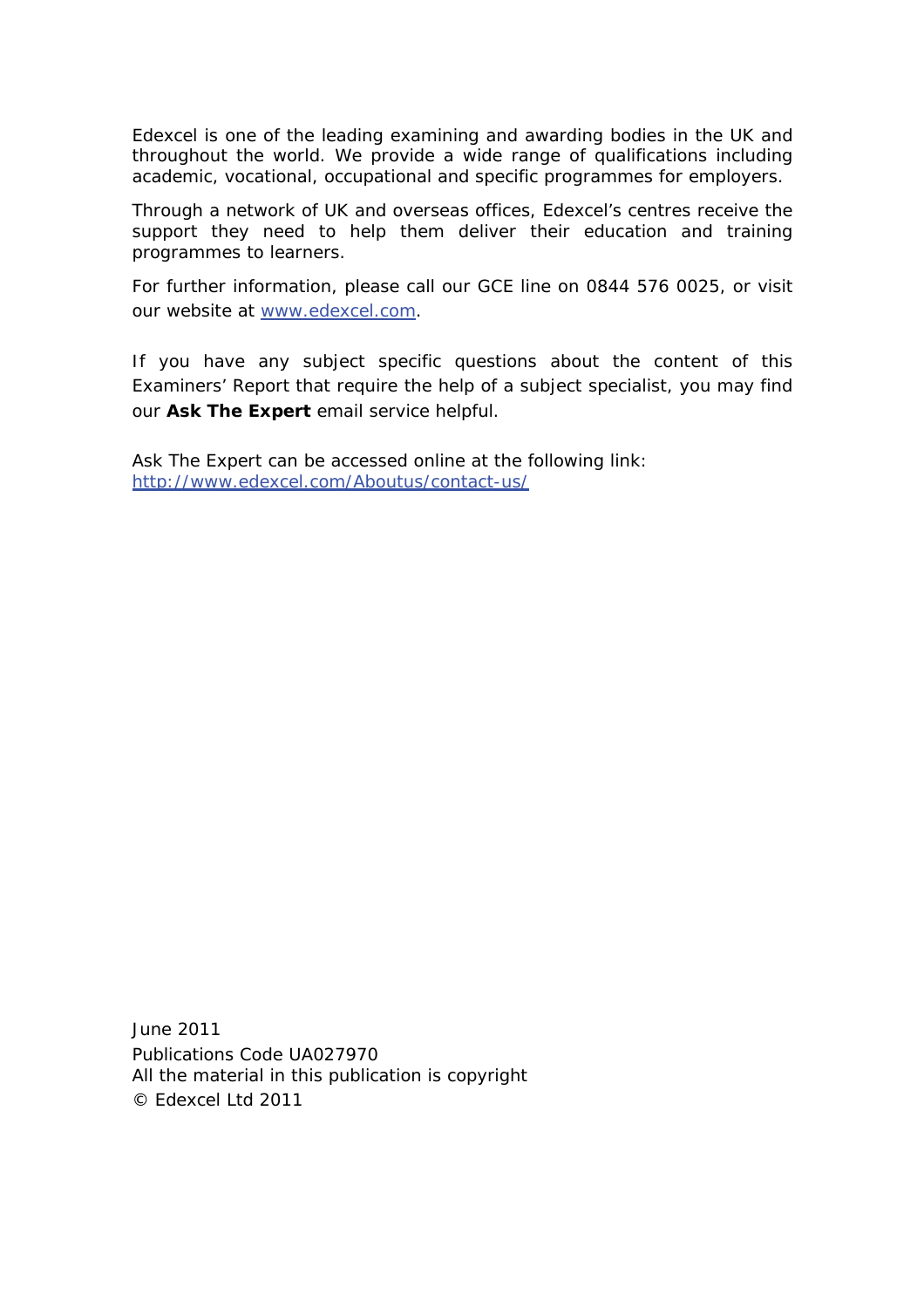# **Further Pure Mathematics Unit FP3 Specification 6669**

# **General**

This paper proved accessible to the candidates. The questions differentiated well, with most giving rise to a good spread of marks. All questions contained marks available to the E grade candidate and there also seemed to be sufficient material to challenge the A grade candidates.

Generally the standard of presentation was not good and handwriting was hard to read. The examiners saw a lot of careless or unclear notation and occasionally almost impenetrable handwriting. With careless writing hyperbolic functions can easily became trigonometric functions and vice versa and there were a number of transcription errors seen, caused by candidates misreading their own handwriting, with minus signs in particular being missed.

Those candidates who simplified as they went in question 8 were more successful than those who tried to manage long complicated expressions. Communication was also an issue, candidates did calculations without saying what they were finding, and this was particularly bad in question 6. Poor presentation cost some candidates marks that they probably would have been quite capable of achieving.

#### **Report on individual questions**

# **Question 1**

This question, which was succinctly and accurately answered by the better candidates, proved to be a very challenging opening question for many candidates, who were unable to effectively progress beyond substituting in the appropriate formula. Just under 50% of the candidates scored at least 4 marks out of 5 for this question with 41% scoring below 2.Surprisingly some candidates were let down right at the start by differentiating  $2x<sup>3</sup>$  incorrectly, or for not squaring their result when substituting in the formula for the surface area. It was disappointing at this level to see the number of candidates who did

not recognise that  $\int 2x^3 \sqrt{1+36x^4} dx$  is of the form  $k(1+36^4)^{\frac{3}{2}}$ . The majority of

candidates who did spot this often went on to be successful, although some did have difficulty in finding the correct value for *k*.

The most common unsuccessful strategy for integrating was to attempt to integrate by parts, and although the use of a substitution was sometimes successful it often proved fruitless, and in both approaches there was a feeling that often candidates had spent a disproportionate amount of time on this question, with only one mark to show for it.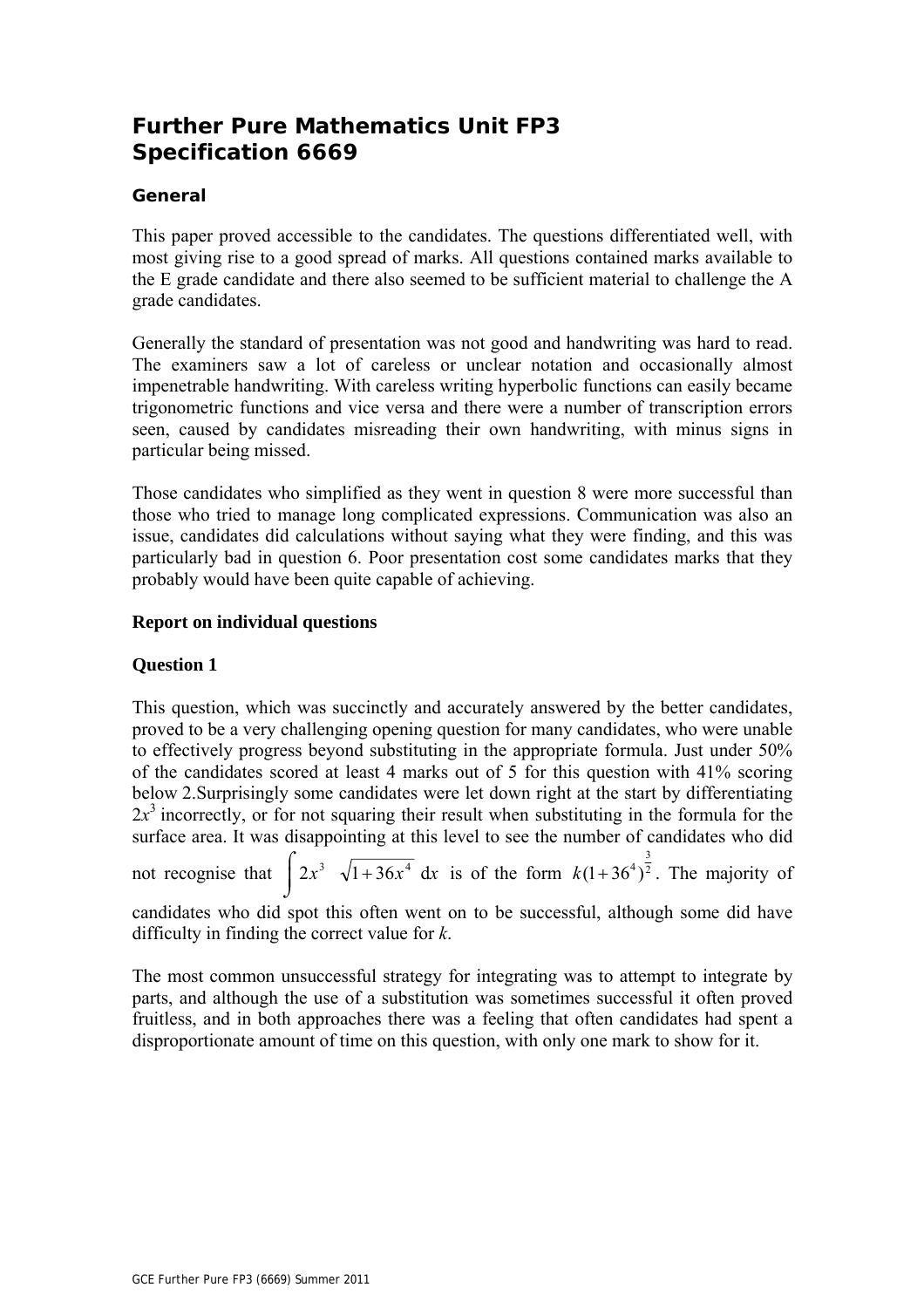A small number of weaker candidates changed  $\int 2x^3 \sqrt{1+36x^4} dx$  to

 $\int \sqrt{x^6 + 36x^{10}} dx$ , which presented an interesting challenge, sometimes "solved" by conveniently "forgetting" the square root sign. Others stated that  $\sqrt{(1 + 36x^4)} = 1 + 6x^2$ 

#### **Question 2**

This question was well answered by most candidates with 47% scoring full marks and only 8.8% gaining fewer than 3 marks.

In part (a) the vast majority of the candidates were able to use the product rule correctly. Some candidates when evaluating the exact value in the second part of (a) did not have their calculator in radian mode and gave 30 as part of their answer rather than the required  $\frac{\pi}{6}$ . Others confused arcsin with arcsinh and so had logs in their answers. Others confused arc sin with cosec

In part (b), many, although disappointingly not all, of the candidates were able to apply the Chain rule to obtain *x y* d  $\frac{dy}{dx}$  in terms of  $e^{2x}$  and  $e^{4x}$  although on a number of occasions, the initial function was written in the form tan  $y = 3e^{2x}$  and implicit differentiation subsequently used. Many candidates then went directly to the hyperbolic form. Most though then started with the given expression in hyperbolic form and turned it into the exponential form. Some however never mentioned the hyperbolic form in their solution, and others did not relate the two forms to each other even in a simplistic way. A few alternative approaches tended not to get far, for example writing cosh 2*x* and sinh 2*x* in terms of  $e^x$  not  $e^{2x}$ , or getting just a cosh or sinh term.

#### **Question 3**

This was probably the most accessible question on the paper with over 75% of the candidates gaining full marks and only just under 15% failing to get at least 7 marks. It was done consistently well and it was clear from the scripts that candidates were usually comfortable with these integrations and the work flowed well with little crossing out.

Almost all candidates were able to write the quadratic in the form  $(x - 5)^2 + 9$  and went on to quote the correct arctan or arcsinh functions often in terms of *x*; however, many substituted  $(x - 5) = u$  first. Errors, when they did occur, usually resulted from not applying the change of limits correctly, or having the wrong value of *k* in *k*   $\arctan\left(\frac{x-5}{2}\right)$  $\left(\frac{x-5}{3}\right)$  but errors from weaker candidates included writing  $\frac{1}{(x-5)^2}$  $(x-5)^2 + 9$  as 2 1 1  $\frac{1}{(x-5)^2} + \frac{1}{9}$ , or writing the given integrals as  $\int (x^2 - 10x + 34)^{-1} dx$  and  $\int (x^2 - 10x + 34)^{-\frac{1}{2}} dx$  respectively and trying to find a purely algebraic result.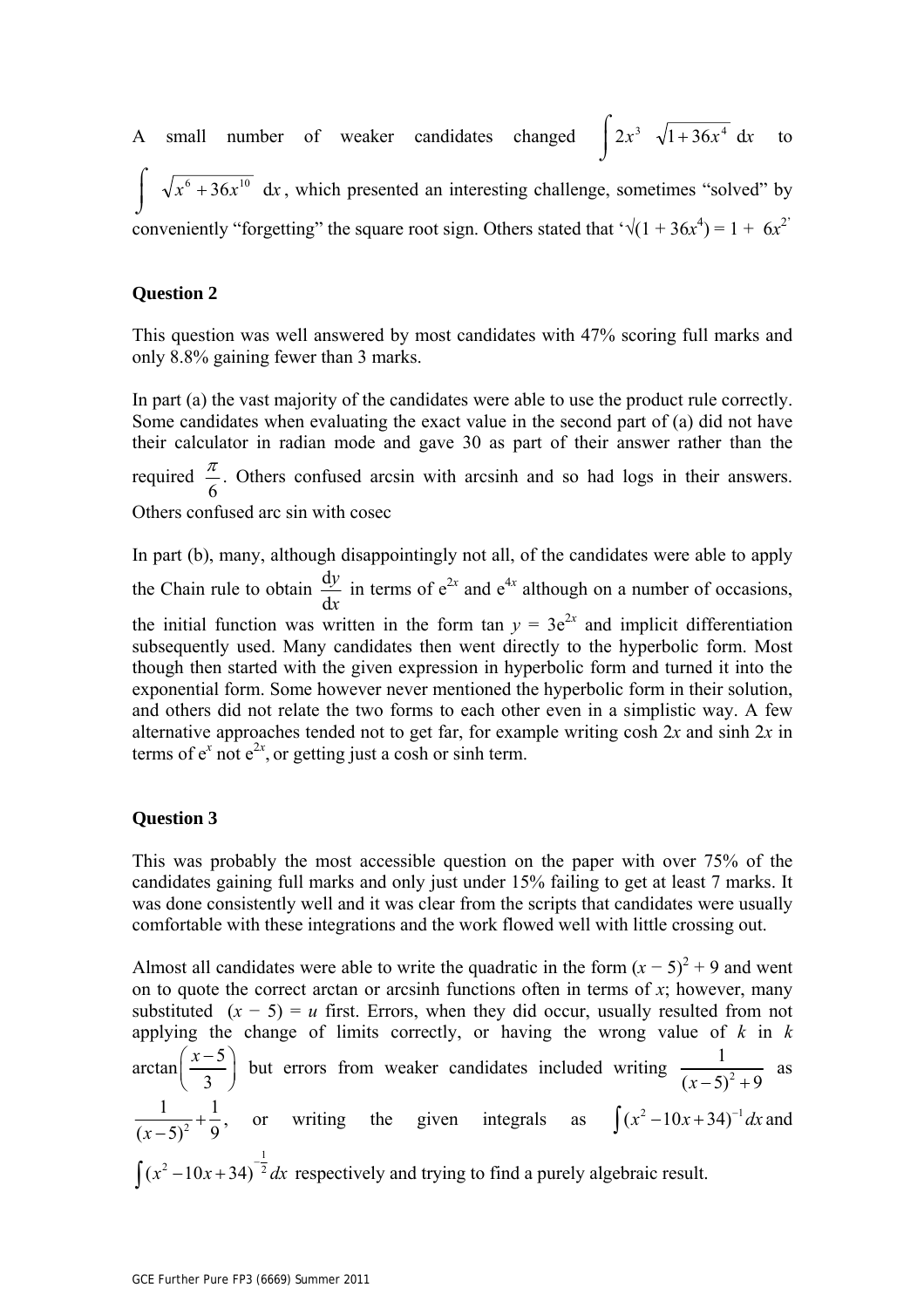In part (b) the quickest way was to use arcsinhu between limits 0 and 1 leading to arcsinh  $1 = \ln(1 + \sqrt{2})$ . There were sometimes errors in selecting the correct ln form for arsinh  $\left(\frac{x-5}{2}\right)$  $\left(\frac{x-5}{3}\right)$  or arsinh  $\frac{u}{3}$  $\frac{u}{s}$ , and those who used the ln form with limits 3 and 8 to give ln  $(3 + \sqrt{18})$  – ln 3 sometimes made errors in simplifying, but generally it was successfully managed.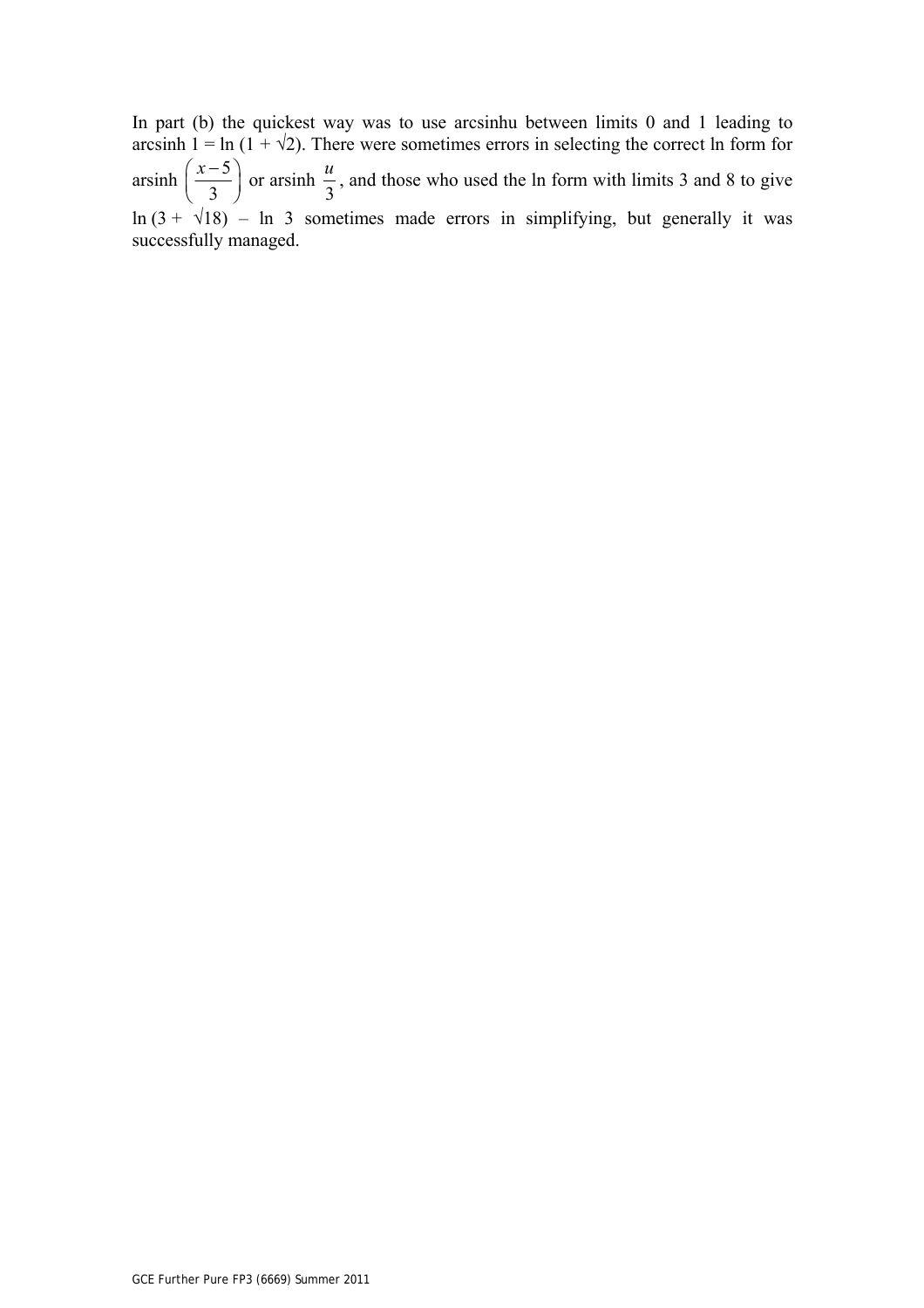This question was well answered by the majority with 64% gaining at least 7 marks out of 8 and just under 12% getting fewer than 4 marks.

The first part of this question was well answered with the vast majority of candidates realising that integration by parts was required and using the correct functions for u and *x v* d  $\frac{dv}{dt}$ . The most frequent error seen was the omission of *x*  $\frac{1}{1}$  from the differential of (ln  $f(x)$ <sup>n</sup>. When candidates are asked to prove a printed result they must make the steps clear. A number of candidates did not make their use of limits clear. Many candidates were very careless about omitting d*x* at the end of some of their integrals, which was penalised. In a few cases it was difficult for examiners to distinguish between *In* and *In*.

In part (b) of the question, a significant number of candidates did not realise that an evaluation of either  $I_0$  or  $I_1$  was required to evaluate  $I_3$  and thought that use of only the recurrence formula would produce the desired result. Consequently *I–*1 was seen with some regularity with most candidates assuming that it had a value of zero. Others simply incorrectly declared that  $I_0 = 0$  or 3  $\frac{e}{f}$  without doing any integration. Those who started by working out  $I_0$  right at the start of part (b) certainly helped themselves.

Those candidates who worked methodically by evaluating one integral at a time generally did better than those who wrote the entire expression as a set of nested brackets and tried to obtain the answer in one line. Many of those who attempted the latter method tended to make errors when removing their brackets and lost the final mark.

# **Question 5**

This was a well-answered question in general with 34% of the candidates gaining full marks and just over 9% fewer than 4 marks.

In part (a) of the 2 graphs required to be sketched,  $y = 3 \sinh 2x$  was drawn best. Occasionally a cosh graph was given and very occasionally the curvature was incorrect but this mark was usually gained. The exponential curve was less well drawn; in transforming  $e^x$ , candidates seemed to miss the reflection and showed exponential curves decreasing from second to first or fourth quadrants and flattening off. The mark most often not gained was for the asymptote; the *equation* of the asymptote was asked for and so just marking 13 on the *y*-axis was not sufficient, and some candidates lost the mark for including other asymptotes. Sometimes the values of the two intercepts were correctly found in the script but wrongly attached to the graph..

Part (b) was very well answered. The majority of candidates knew what to do and while some made basic algebraic errors with signs or constants most successfully arrived at the correct quadratic in  $e^{2x}$ . Most then solved correctly for x, rejecting or ignoring the

root – 9  $\frac{1}{6}$ , although a small number of candidates gave 2 answers, thus losing the final mark.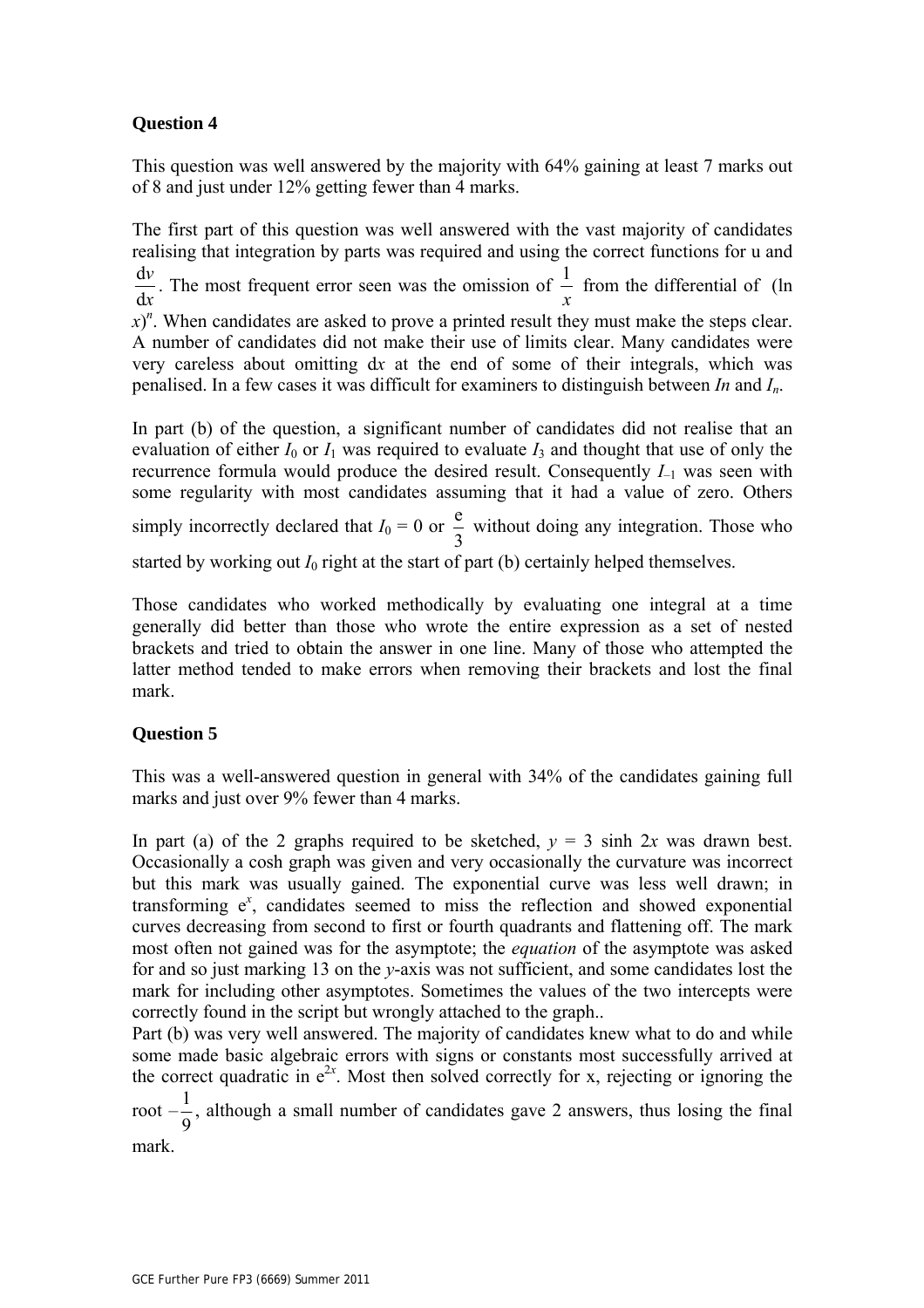This question proved very discriminating with a good spread of marks, although good work was still frequently seen with 33% of the candidates gaining at least 9 marks out of 10 and 27% full marks, only 25% of the candidates gained fewer than 3 marks.

In part (a) the vast majority of candidates used the correct method to find the direction of the normal to the plane and found the desired answer although those candidates who made an arithmetical slip, even with some follow through in later parts of the question, paid a heavy price for their carelessness. Candidates would be well advised to pay more attention to accuracy, and take more care with their presentation in questions such as this so that they can avoid misreading their own handwriting and making transcription and sign errors .

In part (b) most candidates used the scalar product to obtain their answer although a small minority used the modulus of the vector product. Examiners remarked on the reluctance of candidates to draw clear diagrams in this question and the poor presentation of work of a significant number of them. There were many who just tried to find the scalar product of  $1i +3j+3k$  and  $3i+1j+2k$ . Those who chose the correct vectors of which to find the scalar product often got the correct answer although some forgot that they needed the complimentary angle for α. Many candidates did not make their method clear just leaving a disordered collection of vector and scalar products for the examiner to try to make sense of.

In part (c) all of the methods outlined in the mark scheme were seen regularly. The most popular method was to find the distances from the origin to the plane P and the origin to the plane through A parallel to P and deducing the required result from these. Some candidates did part (c) before part (b), then used their answer from (c) to deduce the answer in (b). Once again a diagram would have helped many candidates in showing them they could use basic right angled triangle trigonometry here.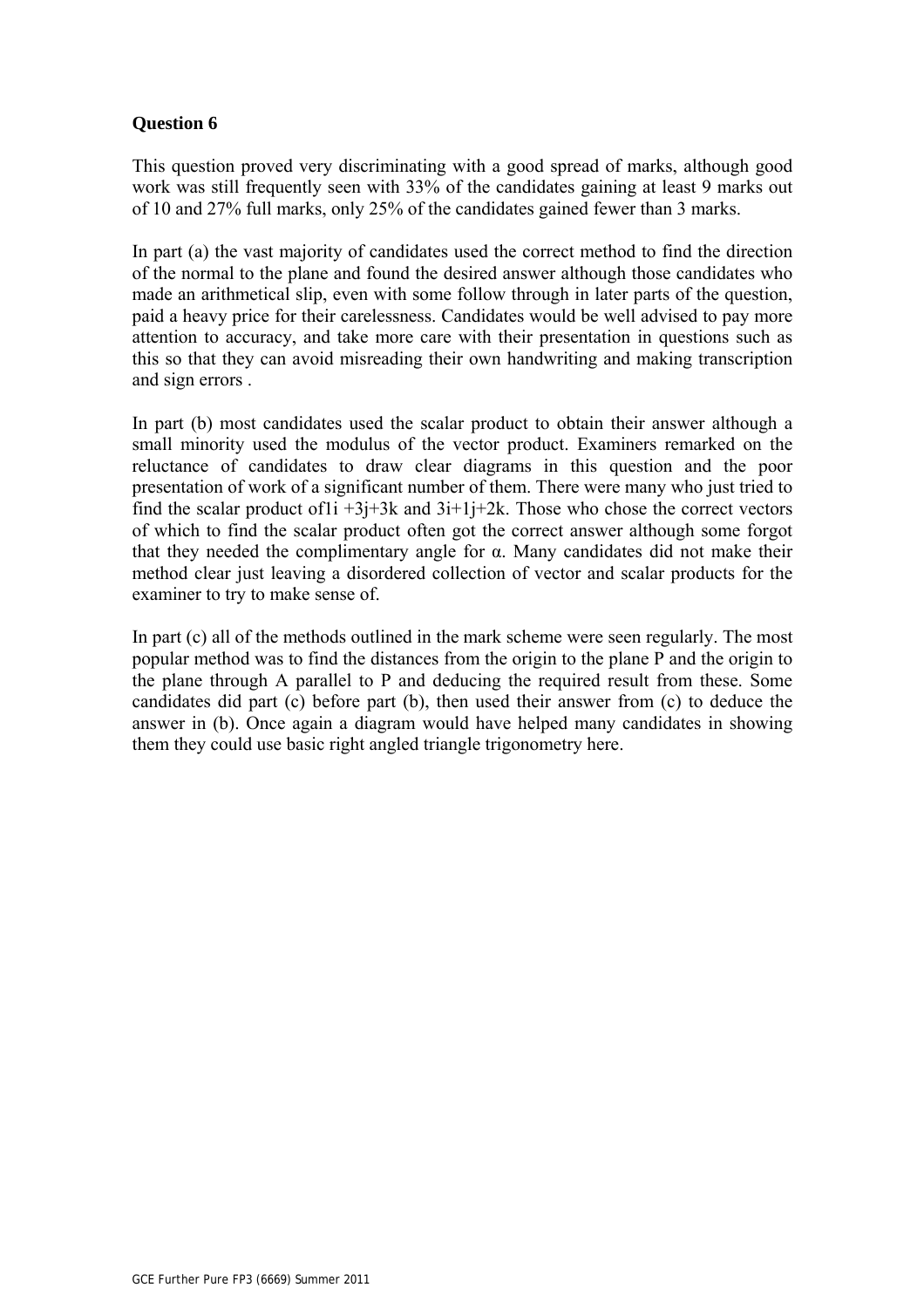This also proved a good discriminator and gave rise to a good spread of marks. Only 16% of the candidates gained full marks (the first time on the paper that the modal mark was not full marks, it was 7 out of 12) and 9.5% gained fewer than 4 marks.

Parts (a) and (b) proved very accessible to almost all of the candidates. In part (a) almost all candidates chose to use the top row of the matrix to find the determinant. In (b) the procedure of finding a matrix of minors, a matrix of cofactors and then transposing and dividing by the determinant was well known and well executed. Many candidates were successful in finding  $M^{-1}$  correctly but there were inevitably errors for some. A few lost the first method mark for incorrectly finding the matrix of minors by multiplying each  $2 \times 2$  determinant by its element in **M**.

Part (c) proved to be much less accessible. The most common approach was to attempt to use the inverse matrix with a general point on  $l_2$ . Although this was successfully completed by many candidates, rewriting the vector equation of  $l_2$  in parametric form was a severe stumbling block for a significant number; some candidates were clearly less conversant with a line given in the form  $(\mathbf{r} - \mathbf{a}) \times \mathbf{b} = 0$ . Those who did use the parametric form rarely scored all 5 marks even if their inverse matrix was correct, often making numerical or sign errors or not expressing the answer in the required form

 $\mathbf{r} = \mathbf{a} + \lambda \mathbf{b}$  or  $(\mathbf{r} - \mathbf{a}) \times \mathbf{b} = 0$ ; common errors were to express the equation of the line as  $l_1 = \mathbf{a} + \lambda \mathbf{b}$ , or omit the zero from the vector product form. The same comments apply to those candidates who chose to use a line to line method by transforming two  $3 \times 1$ matrices or a  $3 \times 2$  matrix, without needing to use a parametric form. Those who chose to use  $\mathbf{M} \times [x, y, z]^T = [(4 + 4\lambda), (1 + \lambda), (7 + 3\lambda)]^T$  did not usually complete, although there were a few successful outcomes.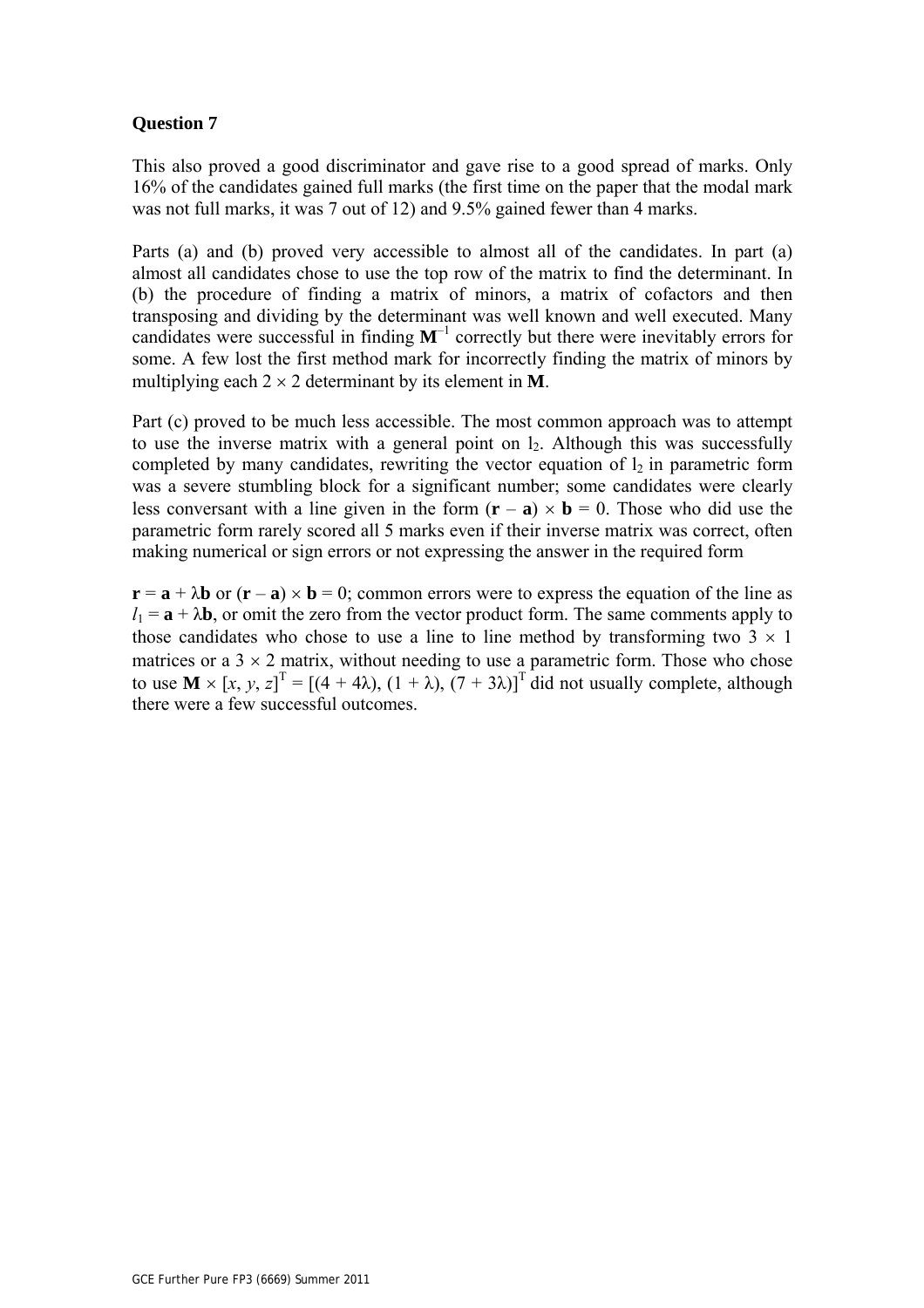Once again this was a good discriminator giving rise to a good spread of marks. Only just over 8% of the candidates gained full marks and just under 10% gained fewer than 4 marks. The modal mark was 6 marks out of 14. Some candidates lacked the algebraic skills needed to manipulate the equations and coordinates.

Parts (a) and (b) were well answered by a large majority of candidates. In part (a), most candidates used the parametric form to find the gradient of the tangent and then substituted correctly into the equation for a tangent. The only mark that was occasionally lost was in not emphasising that  $\cosh^2 \theta - \sinh^2 \theta = 1$ . When the answer is given, candidates should be advised to be specific with their reasons for their working.

The vast majority of the candidates realised in part (b) that they had to substitute  $y = 0$ into the equation of the tangent to find *x*. A surprising number having got *x* cosh  $\theta = a$ then got  $x = a$  arccosh  $\theta$ 

The problems started in part (c) with a large number of candidates not realising that the equation of  $l_2$  was  $x = a$ . Again examiners felt that a good diagram would have been a major benefit to candidates.

In part (d) it was disappointing to see a significant number of candidates *subtracting* rather than *adding* the two *x*-values before dividing by two to get the coordinates of the midpoint. Most candidates had abandoned the question by this stage and only the very best candidates were able to verify the final answer. The most popular method was to substitute into the left hand side of the given equation and attempt to simplify to get the right hand side. Those who started with a trig identity were less successful in general. Those who simplified as they went increased their chance of success.